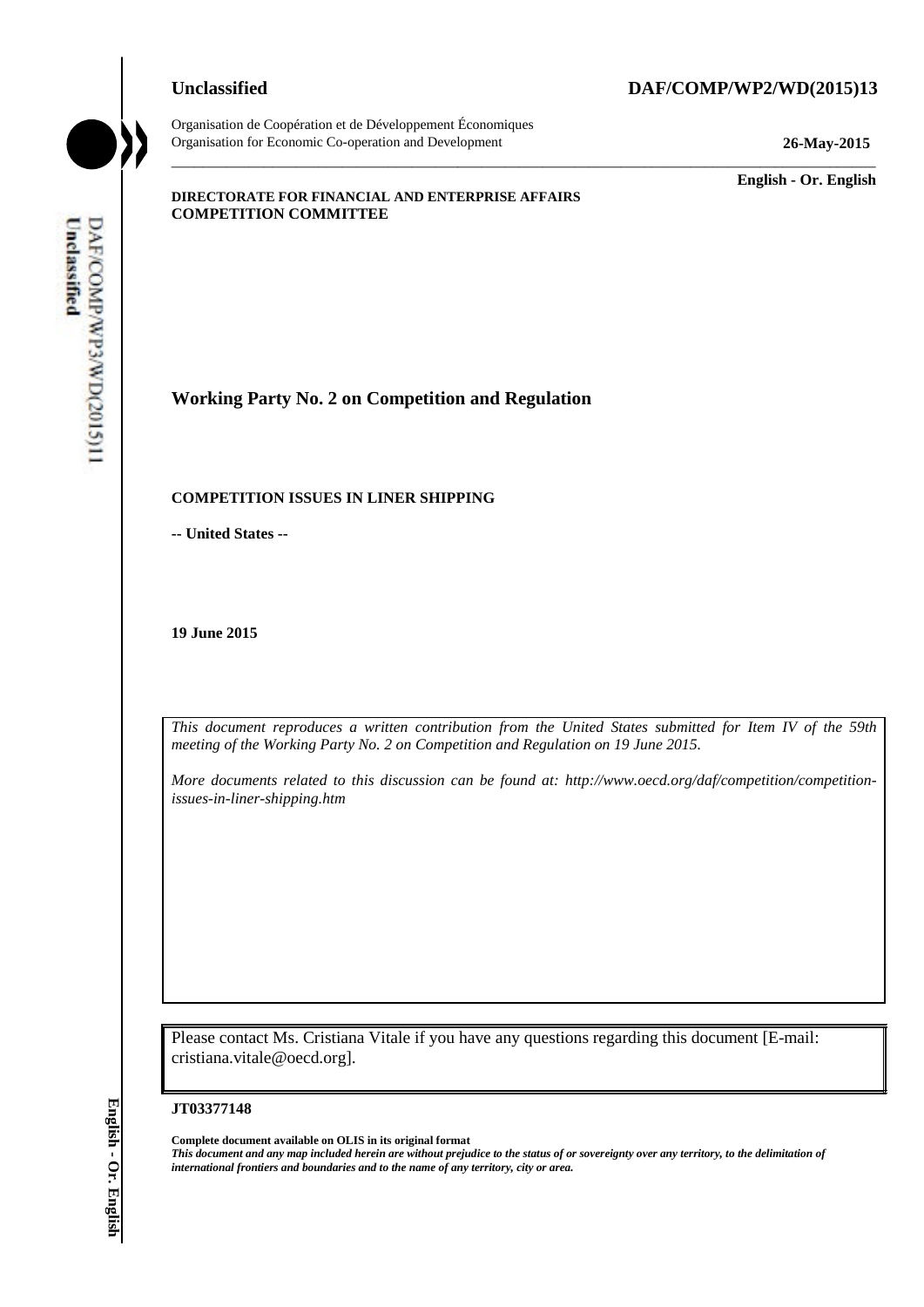### DAF/COMP/WP2/WD(2015)13

### **-- The United States --**

1. The submission describes the United States' statutory antitrust exemption for ocean shipping carrier rate discussions, beginning with a history of the exemption and subsequent amendments. It then discusses the ongoing Department of Justice enforcement against an international shipping cartel involving roll-on, roll-off cargo. It concludes with a summary of regulatory enforcement related to ocean shipping services.

2. The Shipping Act of [1](#page-1-0)984, as amended by the Ocean Shipping Reform Act of 1998 (OSRA),<sup>1</sup> provides an alternative competition enforcement regime that includes limited antitrust immunity for ocean common carrier agreements from the antitrust laws. The Federal Maritime Commission (FMC) is the independent regulatory agency "responsible for the regulation of oceanborne transportation in the foreign commerce of the United States for the benefit of U.S. exporters, importers, and the U.S. consumer."<sup>[2](#page-1-1)</sup> The FMC's strategic goals are (1) to ensure "competitive and efficient ocean transportation services for the shipping public" by, *inter alia*, monitoring agreements among carriers and certain confidentially filed service contracts for effects on price and service, and (2) to "protect the shipping public from unlawful, unfair and deceptive ocean transportation practices and resolve shipping disputes."

### **1. History of the U.S. Exemption for Ocean Shipping Conferences**

3. The Shipping Act of 1916 is the oldest surviving U.S. statutory antitrust exemption.<sup>[4](#page-1-3)</sup> Since 1916, there has been an exemption, in one form or another, from the antitrust laws for ocean shipping carriers to engage in rate discussions and price-fixing agreements. While outlawing certain specified monopolistic conference practices, the 1916 Act expressly conferred an exemption from the antitrust laws for conference agreements on shipping rates, pooling arrangements, and shipping route allocations, so long as those agreements were first submitted to and approved by the newly created U.S. Shipping Board (the body that eventually became the FMC).<sup>[5](#page-1-4)</sup>

4. Following enactment of the 1916 Act, conferences began making extensive use of "dual rate" contracts to bind shippers to the conferences and stave off non-conference carrier competition. These dualrate contracts, also referred to as "loyalty contracts," offered discounted rates to shippers who agreed to use only conference carriers. The Supreme Court ruled in *Federal Maritime Board v. Isbrandtsen Co*. [6](#page-1-5) that dual rate contracts violated the Act.

5. In the wake of the *Isbrandtsen* decision, Congress amended the 1916 Act in 1961 to permit dualrate contracts, though limiting the permissible discount to 15 percent. At the same time, Congress amended the Act to require the filing of tariffs, transferred the Board's authority to the independent FMC, and gave the FMC the power to disapprove agreements between and among carriers that were "contrary to the public interest."[7](#page-1-6)

<span id="page-1-0"></span><sup>|&</sup>lt;br>|<br>| Shipping Act of 1984, 46 U.S.C. App. §§ 1701-1719, as amended by the Ocean Shipping Reform Act of 1998, Pub. L. 105-258, 112 Stat. 1902 (1998).

<span id="page-1-1"></span><sup>2</sup> Federal Maritime Commission, 53rd Annual Report for Fiscal Year 2014, p. 3, *available at* http://www.fmc.gov/assets/1/Page/53rdAnnualReport.pdf.

<span id="page-1-2"></span>Id., at 3-4.

<span id="page-1-3"></span><sup>4</sup> ABA Section of Antitrust Law, Federal Statutory Exemptions from Antitrust Law (2007), at 36.

<span id="page-1-4"></span><sup>5</sup> Statement of Charles James, Ass't Atty. Gen., before the Committee on the Judiciary, U.S. House of Representatives, concerning H.R. 1253, the Free Market Antitrust Immunity Reform Act of 2001 (June 5, 2002), 1-2, available at  $\frac{http://www.justice.gov/atr/public/testimony/11244.htm.}{\text{255.}}$  $\frac{http://www.justice.gov/atr/public/testimony/11244.htm.}{\text{255.}}$  $\frac{http://www.justice.gov/atr/public/testimony/11244.htm.}{\text{255.}}$ 

<span id="page-1-5"></span> <sup>356</sup> U.S. 481 (1958).

<span id="page-1-6"></span><sup>7</sup> James testimony, *supra* n. 5, at 2.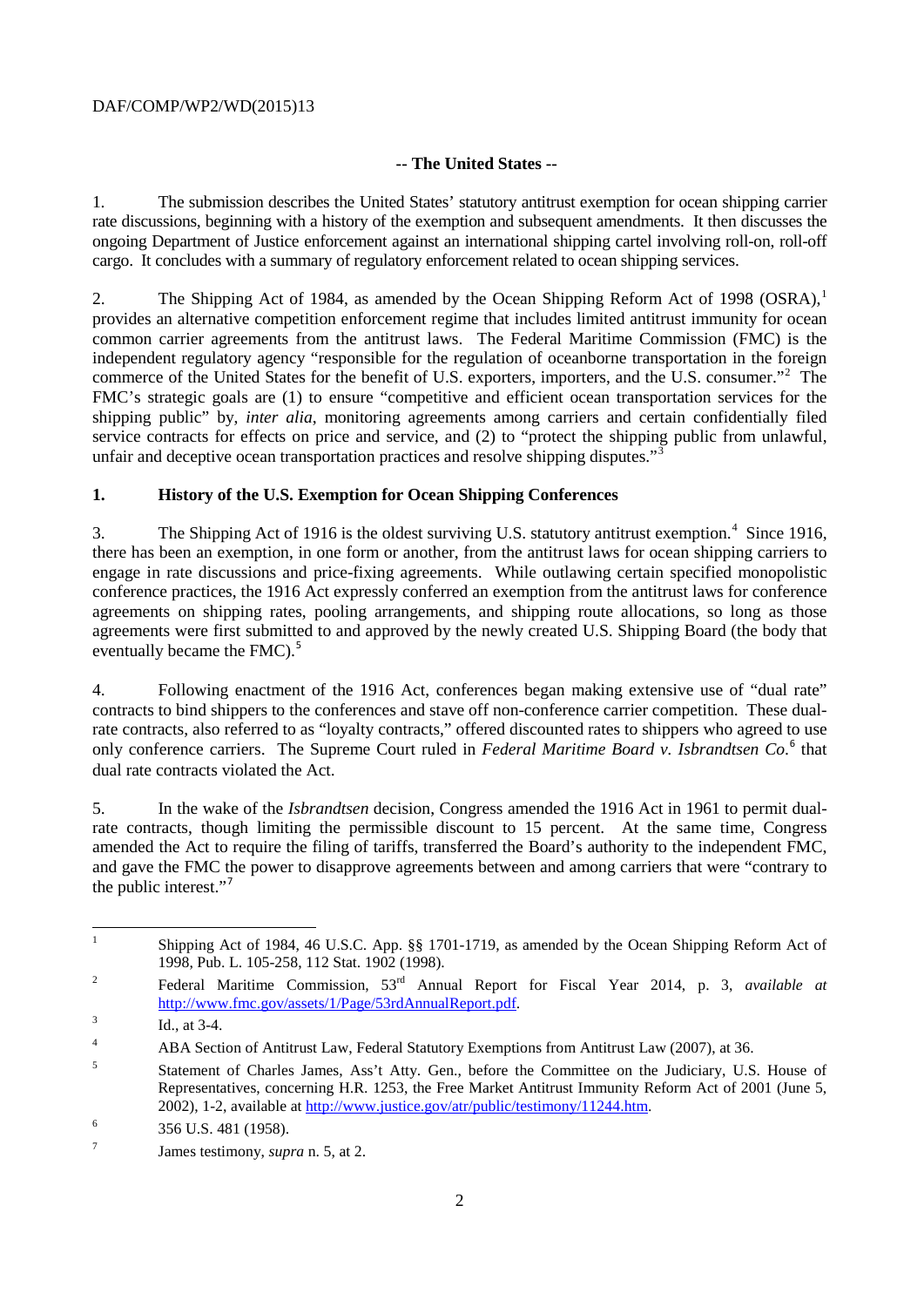# **2. The Shipping Act of 1984**

6. In 1984, Congress substantially rewrote the 1916 Act. The Shipping Act of 1984 revised the antitrust exemption for carrier agreements and streamlined the regulatory process for those agreements. The antitrust exemption was revised to cover not only agreements that had gone into effect under the Act, but also activities, "whether permitted under or prohibited by this Act," if they were undertaken "with a reasonable basis to conclude" that they were pursuant to an effective agreement. The antitrust exemption was further revised to cover intermodal through rates incorporating rail, truck, and ocean legs of particular cargo movements. The 1984 Act abolished the FMC's public interest standard for reviewing carrier agreements. A carrier agreement would no longer require FMC "approval," but would go into effect -- and thereby become immunized from the antitrust laws -- 45 days after filing or submission of any additional information requested by the FMC.

7. As a result of the 1984 Act, once an agreement has been filed, the only way it can be challenged as anticompetitive is if the FMC successfully seeks to have a court enjoin the agreement on grounds that it is "likely, by a reduction in competition, to produce an unreasonable reduction in transportation service or an unreasonable increase in transportation cost."<sup>[8](#page-2-0)</sup> The 1984 Act otherwise retained the common carrier provisions of the 1916 Act, as amended in 1961, under which the conferences are required to file published tariffs with the FMC, as well as the list of specified prohibited acts. The Act provided for the use of service contracts in limited circumstances.<sup>[9](#page-2-1)</sup>

## **3. The Ocean Shipping Reform Act (OSRA)**

8. The passage of OSRA in 1998 was a significant deregulatory step. Although carrier agreements retain their antitrust immunity, and members can still publish voluntary collective service guidelines under their agreement authority, OSRA permits individual members to negotiate independent confidential service contracts with shippers, and prohibits the group from taking any retaliatory action against shippers or carriers that do so. As a result, independent service contracts now dominate the traffic carried by carriers, including those that belong to rate agreements and conferences (to the extent they are even relevant to international competition).<sup>[10](#page-2-2)</sup>

9. Despite these shipper benefits from independent service contracts, the exemption still denies the full benefits of competition. For example, OSRA allows agreement members to adopt "voluntary" guidelines regarding individual service contracts, which members to an agreement can use to signal

<span id="page-2-0"></span> 8 The FMC construed the "public interest" standard in the 1961 amendment to mean that agreements that would violate policies of the antitrust laws were *prima facie* contrary to the public interest, and proponents had the burden of showing that they were justified by transportation need or regulatory purposes. The Supreme Court upheld that decision in *FMC v. Aktiebolaget Svenska Amerika Linien*, 390 U.S. 238, 243-44 (1968), and it became the cornerstone of subsequent Shipping Act regulation of agreements. The 1984 Act replaced the prior approval and public interest standard so construed with a notification procedure of filing and automatic effectiveness under section 6(c) of the Act (Public Law 98-237, March 20, 1984), but with a list of objective conditions that conference agreements had to meet, including a member right of independent action under section 5(b). The FMC could invoke the broader "substantially anticompetitive" standard under the 1984 Act, but it had to do so in court, and it bore the burden of proof. We are not aware of the FMC ever filing such a challenge to an agreement between carriers, although it has challenged an allegedly anticompetitive agreement between other regulated entities (Marine Terminal Operators).

<span id="page-2-1"></span> $\overline{9}$ James testimony, *supra* n. 5, at 2-3.

<span id="page-2-2"></span><sup>&</sup>lt;sup>10</sup> According to the FMC's 2014 Annual Report, supra n. 2, p. 9, "conference or price fixing agreements have become largely irrelevant to U.S. liner shipping. No new carrier conference agreements have been filed with the [FMC] since fiscal year 2000. The remaining three conferences cover only government cargoes."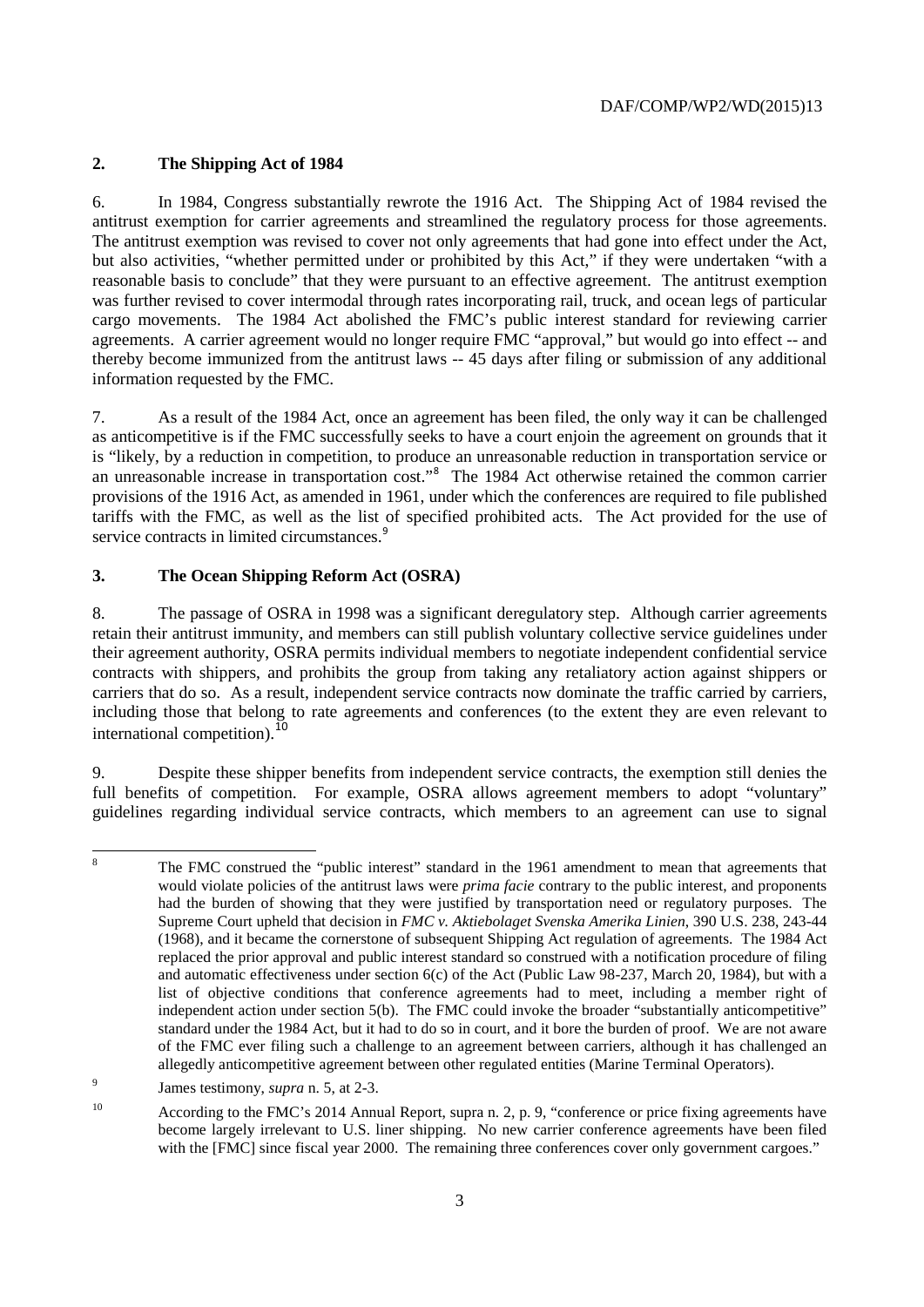## DAF/COMP/WP2/WD(2015)13

expected behavior. This could discourage vigorous competition with respect to individual service contracts. These and other provisions of OSRA perpetuate harm from the conference system, either by facilitating intercarrier agreements that would be unlawful in the absence of an exemption, or by restricting the ways in which conference members can meaningfully compete on an individual basis for the business of large and small shippers.

10. Because the exemption denies the full benefits of competition, the Division has twice testified before Congress in favor of eliminating the exemption.<sup>11</sup> In addition, the American Bar Association's monograph on Federal Statutory Antitrust Exemptions<sup>[12](#page-3-1)</sup> describes why the arguments traditionally asserted to justify the exemption (i.e., ruinous competition due to overcapacity) are dubious. The ABA concludes that the conferences "typically result in inefficiently high rates" and have at least "some ability to inflate price."<sup>[13](#page-3-2)</sup>

### **4. DOJ Antitrust Enforcement Related to Ocean Shipping Services**

11. Conduct that does not satisfy the statutory requirements for the antitrust exemption remains subject to the antitrust laws. The Department of Justice (DOJ) has an ongoing investigation into a single, world-wide conspiracy involving price fixing, bid rigging, and market allocation in international ocean shipping services for roll-on, roll-off cargo to and from the United States and elsewhere. Roll-on, roll-off cargo is non-containerized cargo that can be both rolled onto and off of an ocean-going vessel; examples include new and used cars and trucks and construction and agricultural equipment. Three companies (Kawasaki Kisen Kaisha Ltd., Nippon Yusen Kabushiki Kaisha, and Compañia Sud Americana de Vapores S.A.) have pled guilty, and have been sentenced to pay total fines of over \$136 million, and four corporate executives have pled guilty and been sentenced to prison terms of 14, 15, 18, and 18 months, respectively.[14](#page-3-3)

12. DOJ has also investigated and prosecuted companies and individual executives for participating in a conspiracy to fix rates and surcharges for freight transported by water between the continental United States and Puerto Rico. The colluding firms, engaged only in domestic shipment (which is not subject to the antitrust exemption), transport a variety of cargo, such as heavy equipment, perishable food items, medicines, and consumer goods, on scheduled ocean voyages between the United States and Puerto Rico.

13. As a result of this ongoing investigation, three companies, including Crowley, Horizon Lines and Seastar, and six individuals, have pleaded guilty or been convicted at trial. The six individuals and three companies that have been sentenced have been ordered to serve a total of more than 16 years in prison and to pay more than  $$46$  million in criminal fines.<sup>[15](#page-3-4)</sup>

<span id="page-3-4"></span>15 Id.

<span id="page-3-0"></span> $\overline{11}$ 11 See James testimony, *supra* n. 5, and Statement of John M. Nannes, Dep. Ass't Atty. Gen., before the House Committee on the Judiciary on H.R. 3138, the Free Market Antitrust Immunity Reform Act of 1999 (March 22, 2000), available at [http://www.justice.gov/atr/public/testimony/4377.htm.](http://www.justice.gov/archive/atr/public/testimony/4377.pdf) Note that the immunity provided by the Shipping Act does not extend to mergers and acquisitions involving ocean carriers, which remain subject to the antitrust laws.

<span id="page-3-1"></span><sup>&</sup>lt;sup>12</sup> ABA Section of Antitrust Law, Federal Statutory Exemptions from Antitrust Law (2007).

<span id="page-3-2"></span><sup>&</sup>lt;sup>13</sup> Id., at 182-83.

<span id="page-3-3"></span><sup>&</sup>lt;sup>14</sup> See DOJ press releases available at [http://www.justice.gov/atr/public/press\\_releases/2015/index.html.](http://www.justice.gov/atr/press-releases)